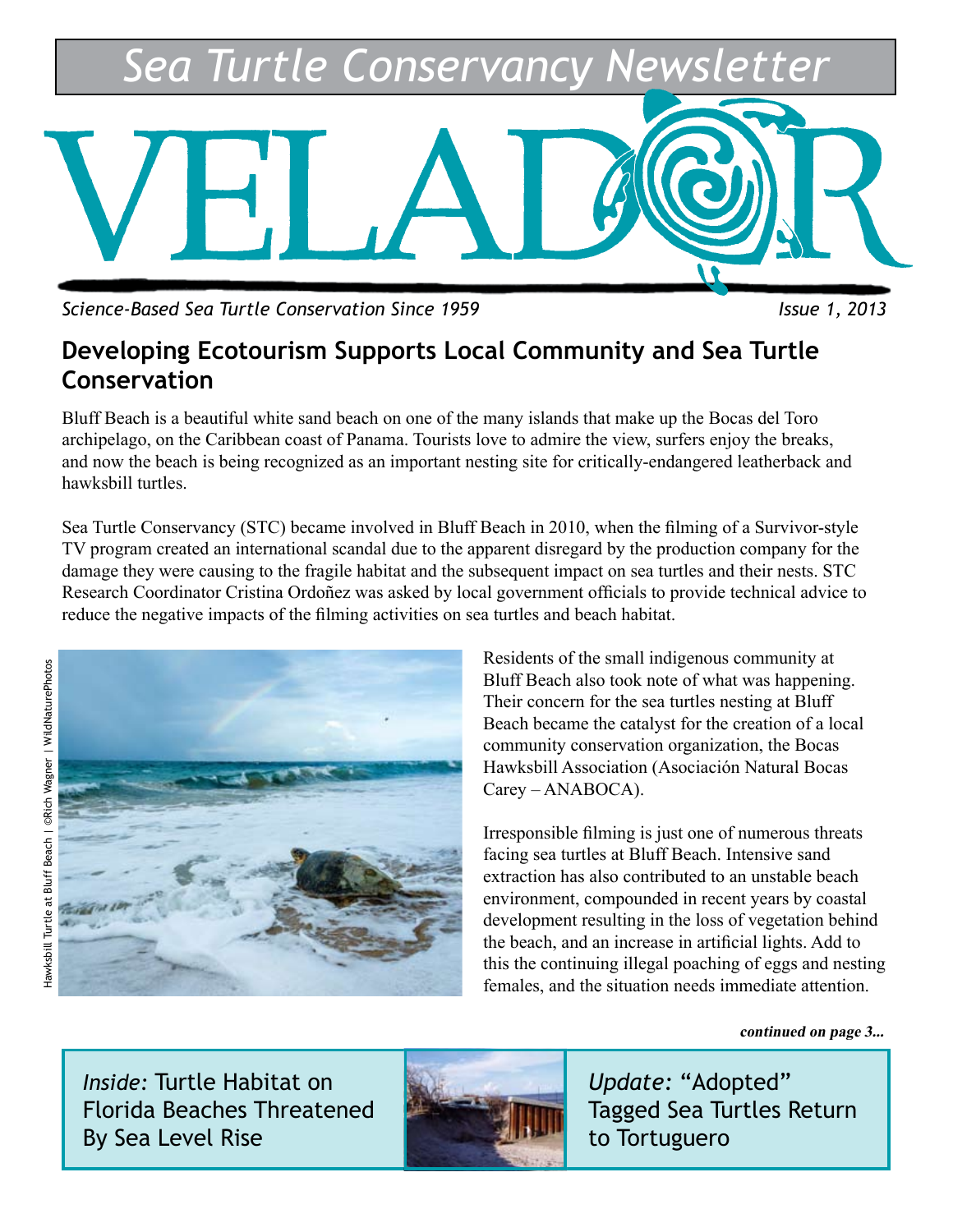# *Up Front*

### **STC's Work Featured at International Symposium on Sea Turtle Biology and Conservation**

STC staff members were among 1,000 sea turtle researchers, conservationists and educators from 75 countries who met in Baltimore, Maryland, from February 2-8 for the 33rd Annual Symposium on Sea Turtle Biology and Conservation. The theme of the meeting, "Connections," emphasized the varied and numerous links between people, turtles and the environment.

STC played a prominent role in this year's meeting. In the opening session of the symposium, David Godfrey, STC Executive Director, participated in a unique panel discussion attended by the full membership of the International Sea Turtle Society, along with a specially-invited group of over 100 Baltimore teachers and students. The students took turns grilling the panel with complex questions about sea turtle biology and conservation. The kids were very enthusiastic and did a great job trying to stump the panel with tough questions like, "How long do sea turtles live?" and "Why are sea turtles worth saving?" Immediately after the opening discussion, panel members joined the teachers and students for a brown bag lunch, during which the panel members spoke more candidly with kids about potential careers in biology and conservation.



From left to right: Dan Evans (Research and Technology Specialist), Dr. Emma Harrison (Scientific Director), Marydele Donnelly (Director of International Policy), David Godfrey (Executive Director), Merna Wimsatt (Membership Coordinator), Laura Forte (Board President)

tourism program at Bluff Beach, Panama, which is bringing together local community members, nonprofits and government agencies in an effort to create sustainable economic opportunities for the community that also promote sea turtle conservation.

**...continued on page 5**

paper describing STC's role in developing a collaborative eco-

#### VELADOR {bel.a.dor}

 In Caribbean cultures, **Velador** translates as "one who stands vigil" — originally referring to turtle and egg harvesters who waited at night for turtles to come ashore. Now STC claims this title for its newsletter, and around the Caribbean STC's researchers and volunteers are replacing poachers as the new veladors.

 The **Velador** is published for members and supporters of the nonprofit **Sea Turtle Conservancy**. STC is dedicated to the conservation of sea turtles through research, advocacy, education and protection of the habitats upon which they depend.

> Executive Director **David Godfrey**

Scientific Director **Dr. Emma Harrison**

**Controller Pat McCloskey**

Director of International Policy **Marydele Donnelly**

Technology & Research Specialist **Daniel Evans**

> Coastal Policy Coordinator **Gary Appelson**

Sea Turtle Lighting Specialist **Karen Shudes**

> Development Director **Chris Ann Keehner**

Public Relations Coordinator **Rocio Johnson**

> Office Manager **Kim Aslan**

Membership Coordinator **Merna Wimsatt**

BIC Community Stewardship Coordinator **Donna Lee Crawford**

> Director, Costa Rica Operations **Roxana Silman**

Tortuguero Field Station Manager **Randall Torres**

Tortuguero Visitors Center Coordinator **Indira Torres**

> San José Office Assistant **Maria Laura Castro**

Panama Research Coordinator **Cristina Ordoñez**

#### **Sea Turtle Conservancy**

4424 NW 13th Street, Suite B-11 Gainesville, Florida 32609 Phone: (352) 373-6441 Fax: (352) 375-2449 E-mail: stc@conserveturtles.org Website: www.conserveturtles.org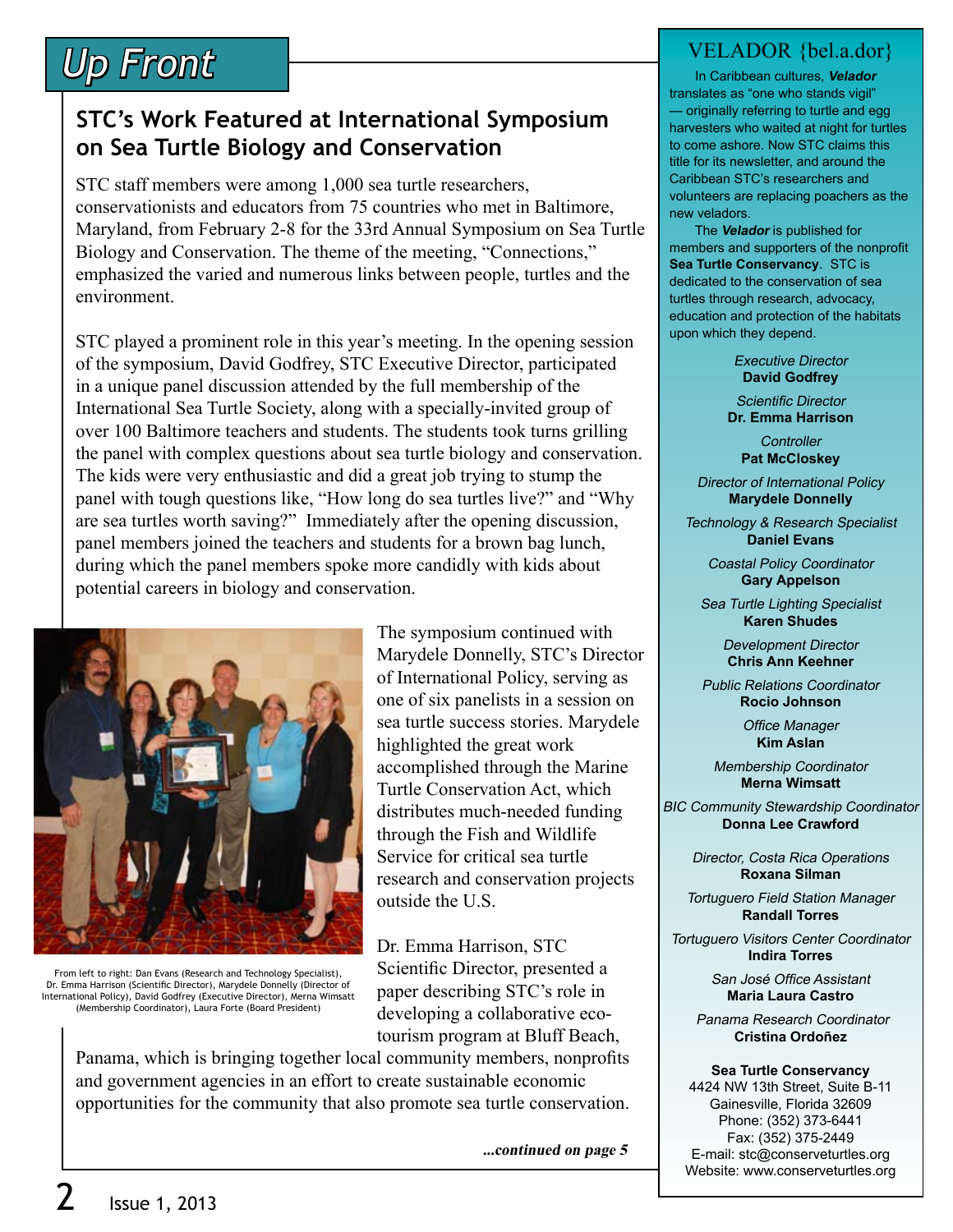### *Conservation In Action*

#### **...continued from cover**

STC began its work at Bluff Beach by providing training to the local community in sea turtle monitoring and conservation techniques. Members

of ANABOCA now work as beach monitors under the employment of STC, collecting information on turtle species nesting at this site and assessing threats to their survival.

Since 2011, STC has been leading a project to develop sustainable sea turtle eco-tourism with financial support from the USAID Regional Program for the Management of Aquatic Resources and Economic

Alternatives. The project's objectives are to provide economic benefits to the local community, sustainable funding for turtle conservation initiatives, and a unique opportunity for visitors to Bocas del Toro to witness sea turtles nesting in a controlled setting.

An important part of this project was a Sea Turtle Nature Interpreter training workshop conducted in 2012. Residents from Bluff Beach and other

coastal indigenous communities participated in the 3-day course, during which everyone increased their knowledge about sea turtles. They also had an opportunity to practice the interpretative skills needed to successfully lead safe and informative sea turtle walks for groups of visitors in the future.

> Additionally, the project created the Bluff Beach Advisory Group, which includes representatives from STC, ANABOCA, local nonprofits, municipal government, and the Smithsonian Tropical Research Institute. The Advisory Group helped design an information brochure that is being used to promote sea turtle walks at Bluff Beach.

Beach monitors have

completed their training for the 2013 leatherback nesting season at Bluff Beach. STC is promoting the official turtle walks at hotels, local businesses and to visitors. Through this collaborative project, travelers to Bocas del Toro now have a chance to witness this amazing natural phenomenon while supporting community development and turtle conservation efforts<sup><sup></sup></sup>

**By Dr. Emma Harrison** *Scientific Director*

#### *"Sea Turtle Wines" to Aid the Protection and Recovery of Endangered Sea Turtles*



**SEA TURTLE** Reserve White Blend ALIFORNIA EL SEA TURTLE

Weibel Family Vineyards and Sea Turtle Conservancy have joined forces to protect sea turtles with the release of "Sea Turtle Reserve Red" and "Sea Turtle Reserve White" wines.

Although California wines and sea turtles may seem to have little in common, Fred Weibel, winemaker and owner of Weibel Family Vineyards, is a long-time sea turtle enthusiast and wants to give something back to help protect these magnificent marine animals.

A portion of the revenue generated from these specialty sea turtle wines will help save sea turtles in Florida and elsewhere. To purchase, please visit www.weibel.com or ask your local restaurants and wine stores.



Bluff Beach Turtle Walk Guides 2013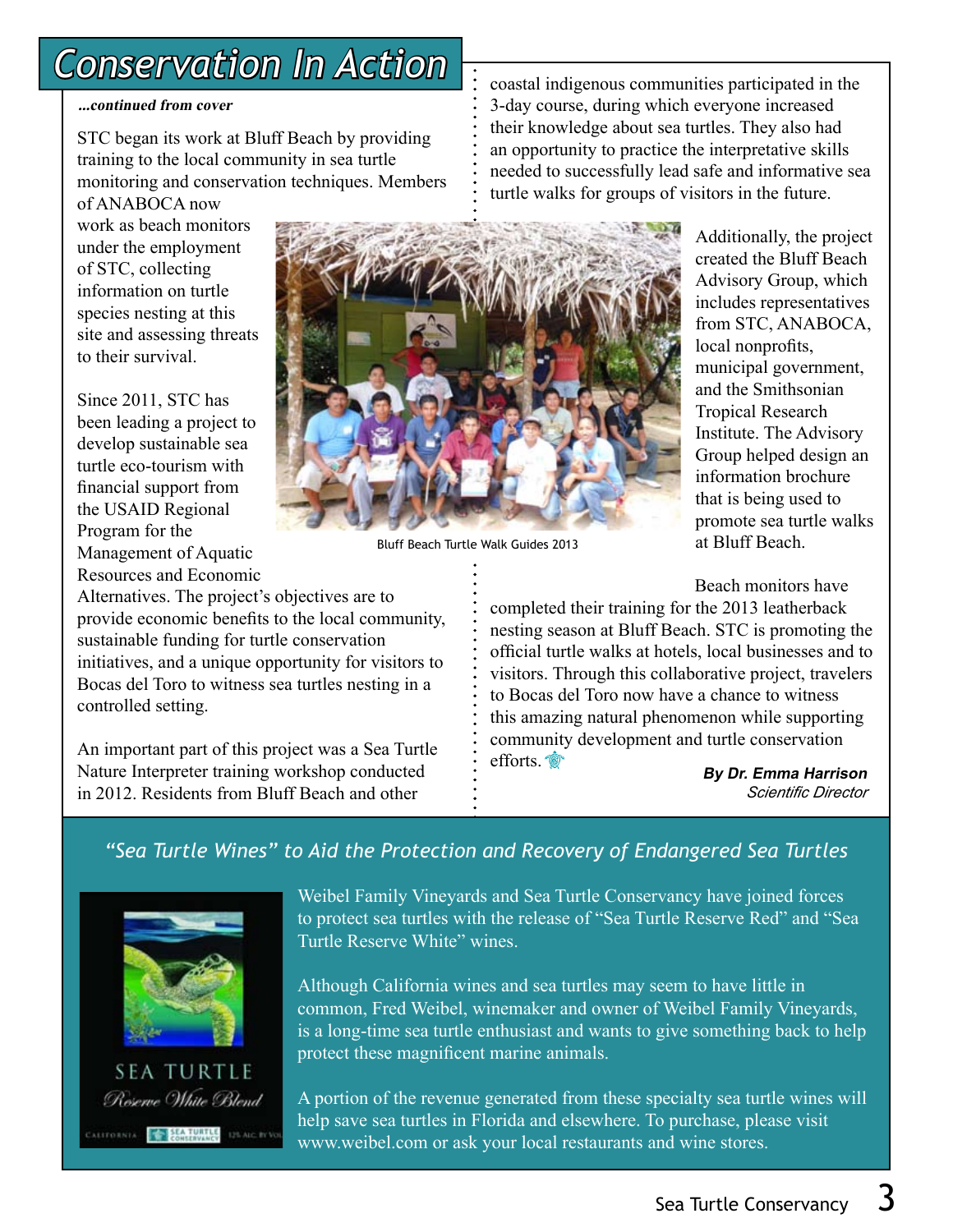### *Education Update*

### **Tour de Turtles Research Increasing Knowledge and Awareness About Sea Turtles**

Sea Turtle Conservancy's Tour de Turtles (TdT) is a popular online educational program built upon the pioneering tracking program begun in

out, move the map around, and select from several different backgrounds.

When possible, STC conducts public events to allow people to see turtles up close as they start their migrations. These public events generate a lot of awareness and interest. The online TdT program provides a way to keep people interested in sea turtles after the excitement of the release, while providing important information about sea turtles.

TdT also includes

information about the threats to sea turtle survival. Some of the threats specifically relate to certain sea turtle species, while others are representative of threats to marine and coastal ecosystems used by sea turtles. For example, one recent turtle

participant

1996. More than 16,000 teachers around the world have registered to use STC's online satellite tracking program as part of their curriculum, representing more than half a million students. Developed in 2008, TdT generates considerable public interest in sea turtles. During 2012's



Loggerhead competitor Pearl start the marathon | By Celeste McWilliams

three-month program, more than 30,000 individual visitors were inspired to log onto the website and follow the turtles being tracked.

Each year, TdT tracks sea turtles as they race to complete a turtle "marathon," migrating from their nesting beaches to unknown foraging grounds. The winner of the Tour de Turtles is the turtle that swims the furthest distance during the three months of the race.

The turtles being tracked depart from some of the most important nesting sites in the Western Hemisphere. An animated character is created for each sea turtle being tracked and their migration is plotted on a map posted on the TdT website. Using the Google Maps format, the turtle maps are updated daily with new locations. This makes the maps dynamic, allowing viewers to zoom in or helped raise awareness about the problem of marine debris, while another focused attention on the problem of artificial lights on nesting beaches.

Many teachers using the TdT program return year after year with new classes of students. They follow along as new discoveries are made and become inspired when an event like the Gulf oil spill impacts sea turtles. TdT also provides students and teachers with data and tools they can use to conduct their own related research.

The key to TdT is that it combines data from STC's various scientific migration-tracking research projects in a fun and interesting way, inviting the general public and classrooms to discover the incredible world of sea turtles by monitoring their movements in near real-time.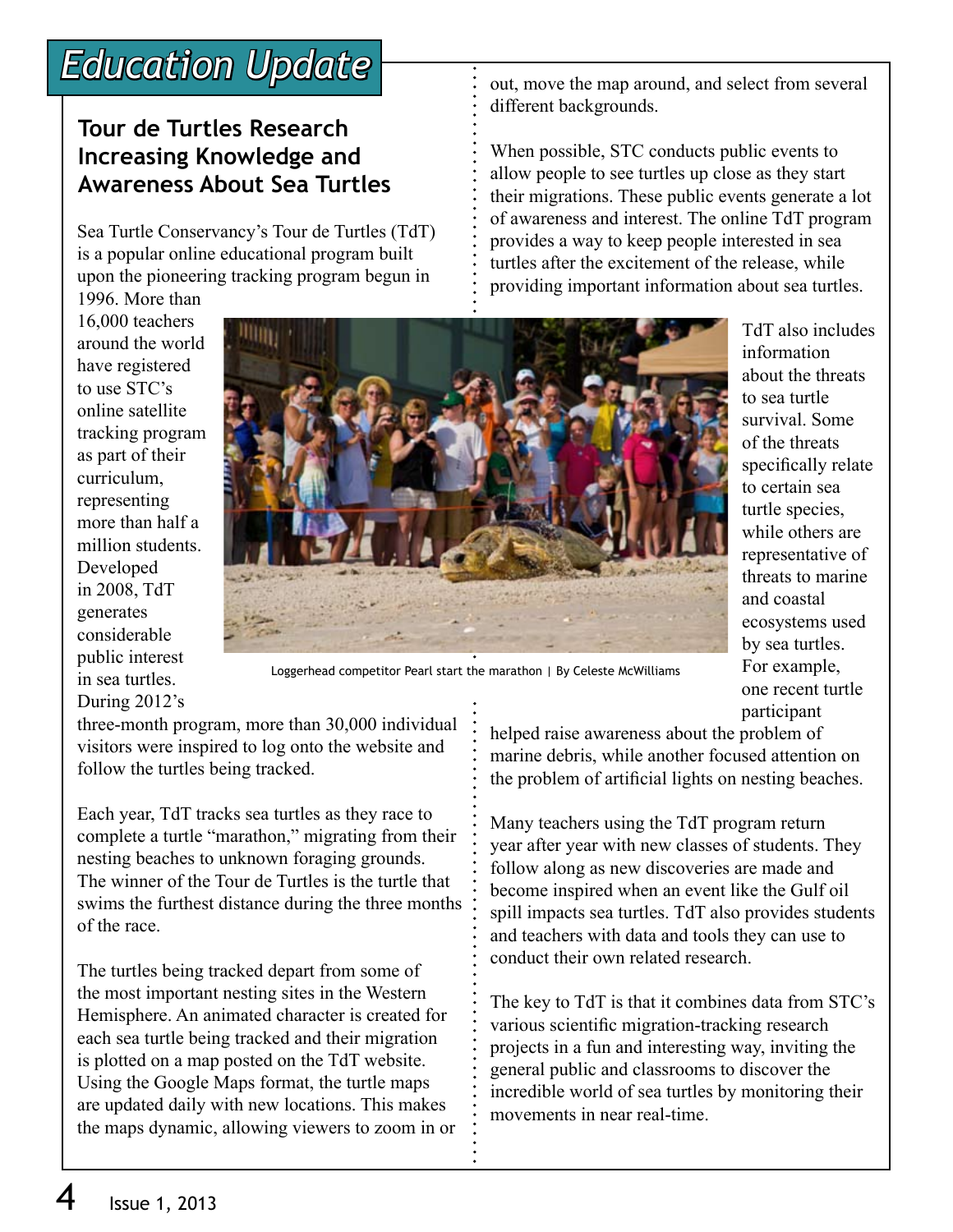Research conducted through TdT has shown leatherbacks from Costa Rica and Panama using new migratory pathways when leaving the Caribbean Sea and new feeding areas in the Gulf of Mexico. Satellite tracking green turtles from our project in Tortuguero, Costa Rica, has documented migrations as far as the Yucatan Peninsula, further than any previous migrations tracked via satellite from Tortuguero.



Five years of TdT tracks from loggerhead turtles released in Florida

And the tracking research on loggerheads from Florida has led to the discovery of a northern migration corridor for loggerheads that nest at the Archie Carr National Wildlife Refuge. Previous

turtles, while increasing awareness about humanrelated threats and fostering public stewardship for endangered sea turtles.

**By Dan Evans** *Research & Technology Specialist*

#### **continued from page 2...**

STC lighting expert, Karen Shudes, presented the promising results of a project that is working with beachfront property owners in Florida to retrofit lights using the latest turtle-friendly technology.

STC staff members Dan Evans and Cristina Ordoñez gave excellent presentations on their respective project results. Dan presented on STC's annual satellite-tracking and education program, Tour de Turtles. Dan reviewed the findings from five years of satellite tracking data to show the diverse migratory patterns of sea turtles, many of which were uncovered for the first time through STC's telemetry research. Cristina's presentation focused on the success of hawksbill nesting in the Comarca Ngöbe-Buglé and Bocas del Toro, Panama. Since 2003, STC has documented significant increases in both leatherback and hawksbill nesting, making the region one of the

most important in the world for both species.

At the Farewell Banquet, Symposium President Ray Carthy presented Marydele Donnelly with this year's President's Award for her 28 years of accomplishments in sea turtle conservation. Donnelly was recognized for her important roles in the passage of the Marine Turtle Conservation Act and the establishment of the Archie Carr National Wildlife Refuge. Her leadership in thwarting the re-opening of international sea turtle trade and in enacting regulations requiring the use of Turtle Excluder Devices in all U.S. shrimp boats also were recognized.

STC looks forward to continuing its annual presence at the 34th annual symposium, which is scheduled to take place in New Orleans in early  $2014.$ 

**By David Godfrey** *Executive Director*

STC's tracking of hawksbills from the eastern Caribbean has shown that hawksbill turtles can migrate long distances to waters off of Central America, migratory movements that were previously unknown for hawksbill turtles.

These new discoveries are shared through TdT as they are happening, creating a connection between the audience and sea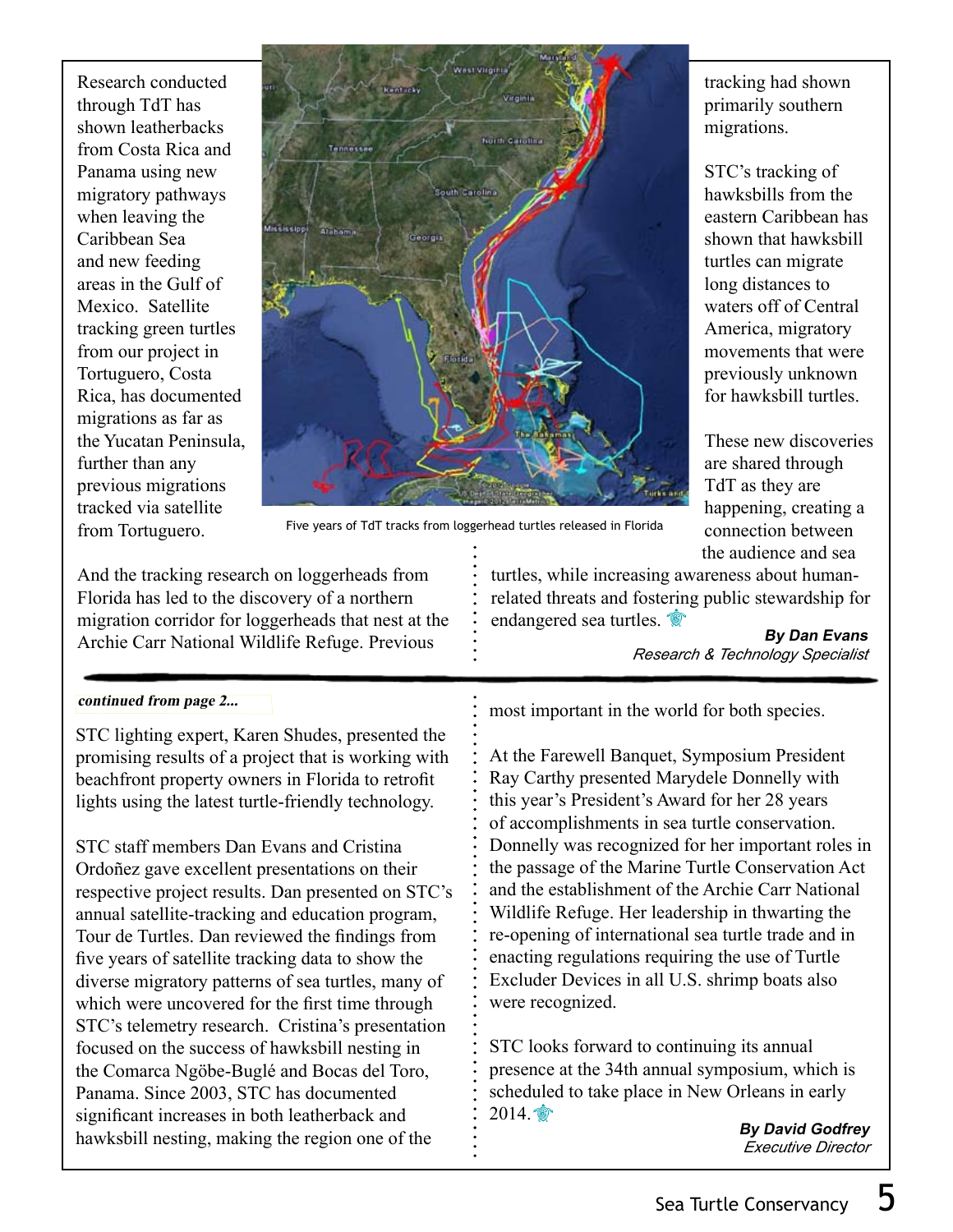# *Florida Update*

### **Turtle Habitat on Florida Beaches Threatened By Sea Level Rise**

The southern Atlantic shores of the United Sates are highly vulnerable to sea level rise, which could be devastating for sea turtles. Sea level rise is one of the biggest long-term threats facing sea turtles. Parts of Florida's coast could see a 40 to 80 percent decline in the area of sandy beach with just a 15-inch rise in sea level, which is well within the range projected during this century.

Under natural conditions beaches migrate inland and barrier islands shift in response to storms and increases in mean sea level. Structures such as seawalls, buildings and roads can change these natural processes and prohibit the migration of beaches. The result is loss of beach resiliency, increased beach erosion and the narrowing of the sandy beach area. This is especially problematic in Florida, where most of the beachfront is lined with development. As erosion increases, people often try to protect their property by building seawalls. Seawalls can have devastating impacts on turtles and their nesting habitat. They prevent sea turtles from reaching suitable nesting habitat. They also increase the erosion in front of and around them, resulting in the need for more seawalls.





STC's Gary Appelson standing in front of an exposed sea wall in Brevard County after a hurricane

To combat coastal erosion, Florida has one of the most aggressive beach renourishment programs in the country and annually spends many tens of millions of dollars adding sand to beaches. Projected sea level rise, increases in coastal storms and the increasing costs of beach renourishment due to dwindling supplies of nearshore sand sources raise serious doubts about the long-term sustainability of this beach management strategy. Surprisingly, neither Florida's beach renourishment program nor its coastal development regulatory policies consider climate change or sea level rise.

Florida's beaches host over 90 percent of all the sea turtle nesting in the United States. Almost half of the beaches have already been designated by the state as critically eroded. This means that adjacent upland properties are already threatened and in need of perpetual protection from the surf. Furthermore, sea turtles also depend on other marine habitats such as grass beds in the bays and lagoons, reefs, and nearshore rock hard bottom areas for foraging and refuge. These habitats will also be impacted by rising seas and increasing global temperatures.

Florida's beaches are ground zero for the impacts of sea level rise, posing a huge threat not only to sea turtles but to Florida's coastal economy and residents. To protect our beaches, Florida should at least be reforming its coastal management policies to incorporate climate change and sea level rise and exploring ways to incentivize people to build or rebuild away from the most seaward, at-risk locations.

**By Gary Appelson** *Florida Policy Coordinator*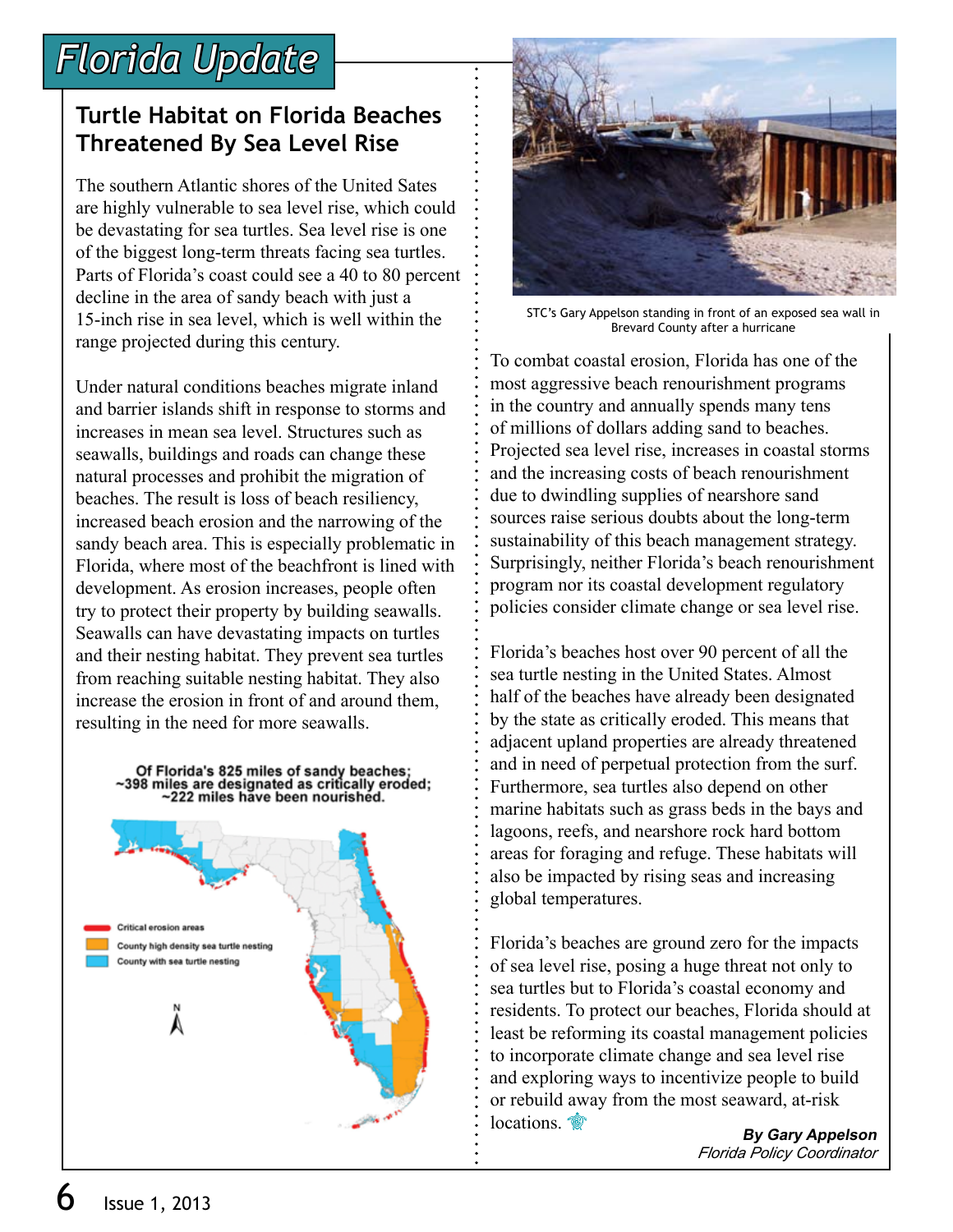# *Membership*

### **Adopted Turtles Return to Tortuguero**

From July to September each year, Sea Turtle Conservancy researchers tag and collect data on the green turtles that nest on the beaches of Tortuguero, Costa Rica. Since these turtles are not tracked via satellite, STC keeps adoptive "parents" informed when their turtles are spotted nesting in Tortuguero. The "parents" of the turtles are listed below:

Ilse Akkerman Mary Lou & Jack Alexo Stephanie Allen Louise Allen Lida Alsemgeest Alejandra Andavert-Seemann Rebecca Asai Justin Ayotte Ria Babay Lie & Han Bakker Jako Bakker Disa Banker Adie Barto Jennifer Bateman Henry Batty Cherry Baugher Tom Baulsir Sarah Bechdel HC Beek Maria Beeuhuis Rosa Isela Bermeo Jessica Berry Fleur Blom Gerard Blomsma Hugh Boarland Alexandra Boehi Annette Boehm Steven Boon Angelique Boons Math Boshouwers Edmonda Botteldoom Nicole Boyet Laurens Braaksma Rachel Bradshaw Emma Brandt Roman Brechun Josefina & Anton Brinks Michael Bucher Fred Burdick Madison Burkhead Ellery Burton Virginia Campbell Jennifer Carr Marta Carvajal Leyva Carlos Raabe Cercone Max & Miles Chodes I.W. Coenders Carol Connelly Sofie Coppens P. Cox

Naomi Crofton Vanessa Cubillo Mary Curns Laura De Haan Nina De Jong Carola de Vries Sandrine Raoul Jeremy Dennis Karin Derks Shakie Desai Petra Dijkzenl Naomi Doevendans Sarah Dube M. Duinkenken Marlyni Duis von Damm-Korlelant RJW Dupont Sabine Dupret Amy Dykes Jacqueline Echols Eric Eng Jolene Ernst Eric Essen Marlies Esser Carla Fakkeldij Zach & Mike Farr Poppy Farrington Benjamin Feldman Hannah Flammenspeck Tom Flanigan Jared Flinn The Fox Group Maaretje Fransea Mary Ellen Frazier Nicole Garcia Donald Gebhart Beth Golden Anita Golightly Marilynn Gomez Christina Gonzalez Stefan & Sandra Gossens Maria Graham Susan Greeley Cindy Guguentz Juergen Haas Mariska Hadderingh Mike & Melissa Hale Carolyn Hallahan Emma Hardwidge Darwin Harris

Todd Harrison Sanne Heber Enrico & A. Heijmen Marieke Heinsbergen Laurie Henson F. Hijnen Monty Hilton Sander Hoomen Frank & Cathy Hubbard Pia Hummel-Penning Linda Hunter Toshihiko Inoue Joel Inzerillo Ray Janisse Rebecca Jepson Kelly Patton Johnson Jim Johnson Wim Jonas Lynda Jones J. Jongeruis Terri Kamp Duncan Kenzie Elaine Ridley Kharbanda Jeanie Kilgour Margo Kirchner Bryan & Myrna Kirk Diana Klonaris Karin Koks & Bjorn van Kleef A. Koolen Anna Kootie Leah Kosior Art & Diane Krassenstein Richard Kumlien Madison Kurtz Shana Labed Debbie & Jennifer Larder Larry Litchfield Brandi Lord Jacinta Louwes Fred Magley Jose Manuel Portas Schuyler McClain Charlene McClurg John McHugh Bianca Meijer Harmony Melville Bev Middlebrook & George **Radelia** Jane Milburn

Fritz Miller Monaco Mireille Leslie Mitchell David Moertel Jamie Morales Julia Munster Aidan Murray Elliott Nelson Daniel Newlon NHHS Class of 2011 Gayle Norman Michael Nowak Barry and Marge OBrien A. Oldenburger Shoshana Osofsky Travy P Nicholas Pagan-Walbert Arnold & Claartje Pannekoek Sharon Parker Sarla Parmar Wayne Parrott Mary Perez Lopez Graziella Pistone Jan Plantinga Bert Polling Paulette Preiss Rita & Harry Ransom Suvarna Ratnam G.K. Rauwerda Han Rens Guusje Rieter Robin Riley Elias Rodriguez A. Romme Isaac Rose Berman Rachel Roth Rita N. Rotton Sandra, Ivor, Miranda, Remco Donna Sawyer Karin Schepers Saskia Schimmel Raymond Schlueter Koshin Schomberg Samantha Schulte Kim Schultink B. ScottClara Serrablo Luke Shafnisky Chris Sillari Miranda Smit

**continued on back cover...**